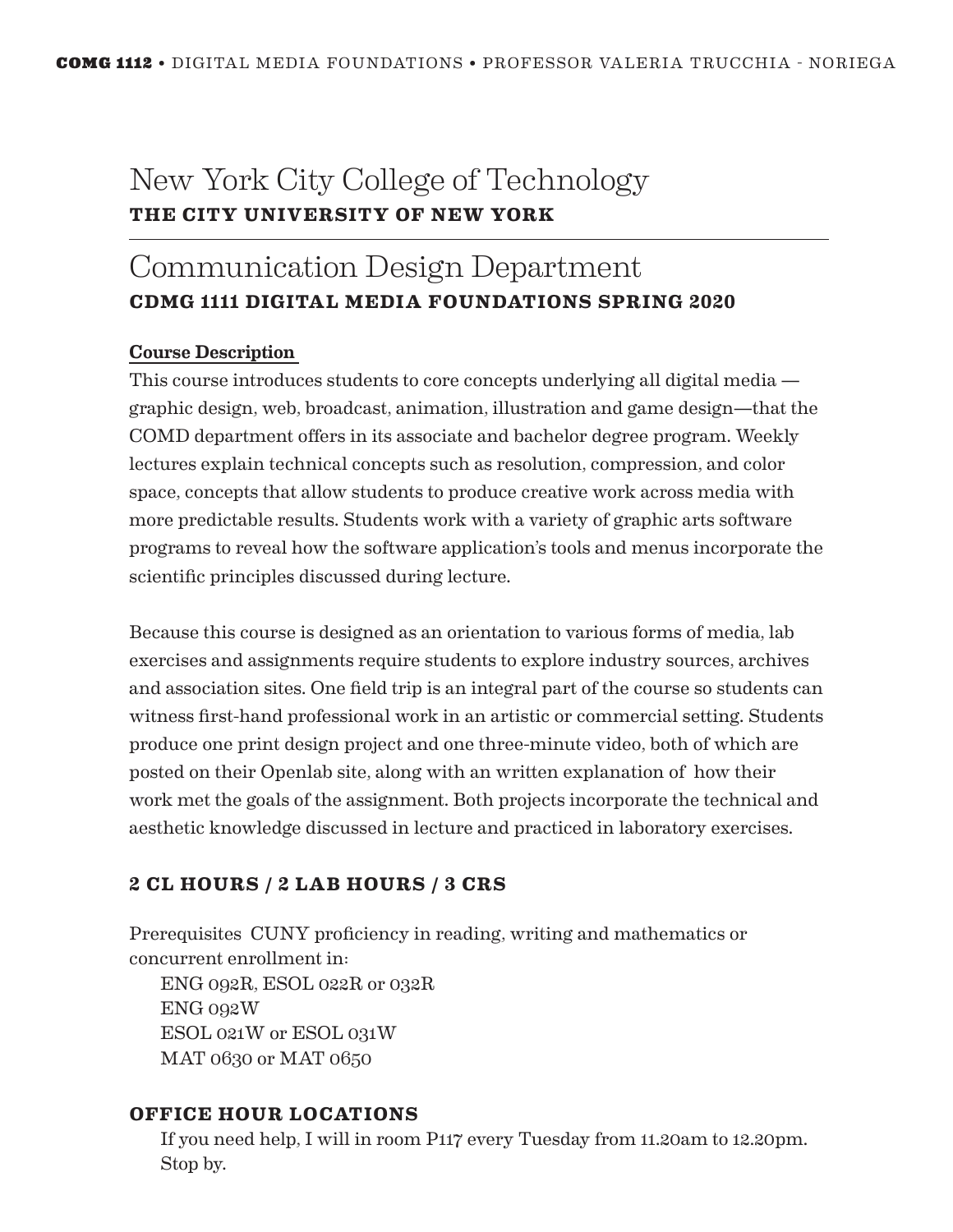#### Course Objectives INSTRUCTIONAL OBJECTIVES ASSESSMENT

For the successful completion of this course, students should be able to: Evaluation methods and criteria

- (1) Gain an awareness of the media industry, and the design community by exploring industry, museum and association web sites and by attending one field trip.
- (1) Laboratory exercises, summaries of industry articles and Openlab blog posts.
- (2) Describe and explain the differences among key file formats for digital images, digital audio, digital video and print output
- (3) Laboratory exercises, design project, video project and Openlab site.
- (3) Demonstrate the ability to apply technical understanding of color space and color management to the production of their design project files and the posting of images on their open lab site.
- (4) Quizzes and exams, design project, video project and Openlab site.
- (4) Demonstrate descriptive and analytic verbal and writing skills by preparing one field trip report, one research report and participating in classroom critiques/discussions
- (5) Research report, lab exercises, design project, and Openlab site.
- (6) Demonstrate an ability to use the library's resources to find articles related to topics discussed in class. Develop an awareness of industry resources and publications.
- (6) Citation and documentation of supporting material, classroom presentation, article summaries and research report.
- (7) Understand the differences between proprietary and open source software tools & formats and understand the importance of using industry standards
- (7) Design project, video project research report, and Openlab site.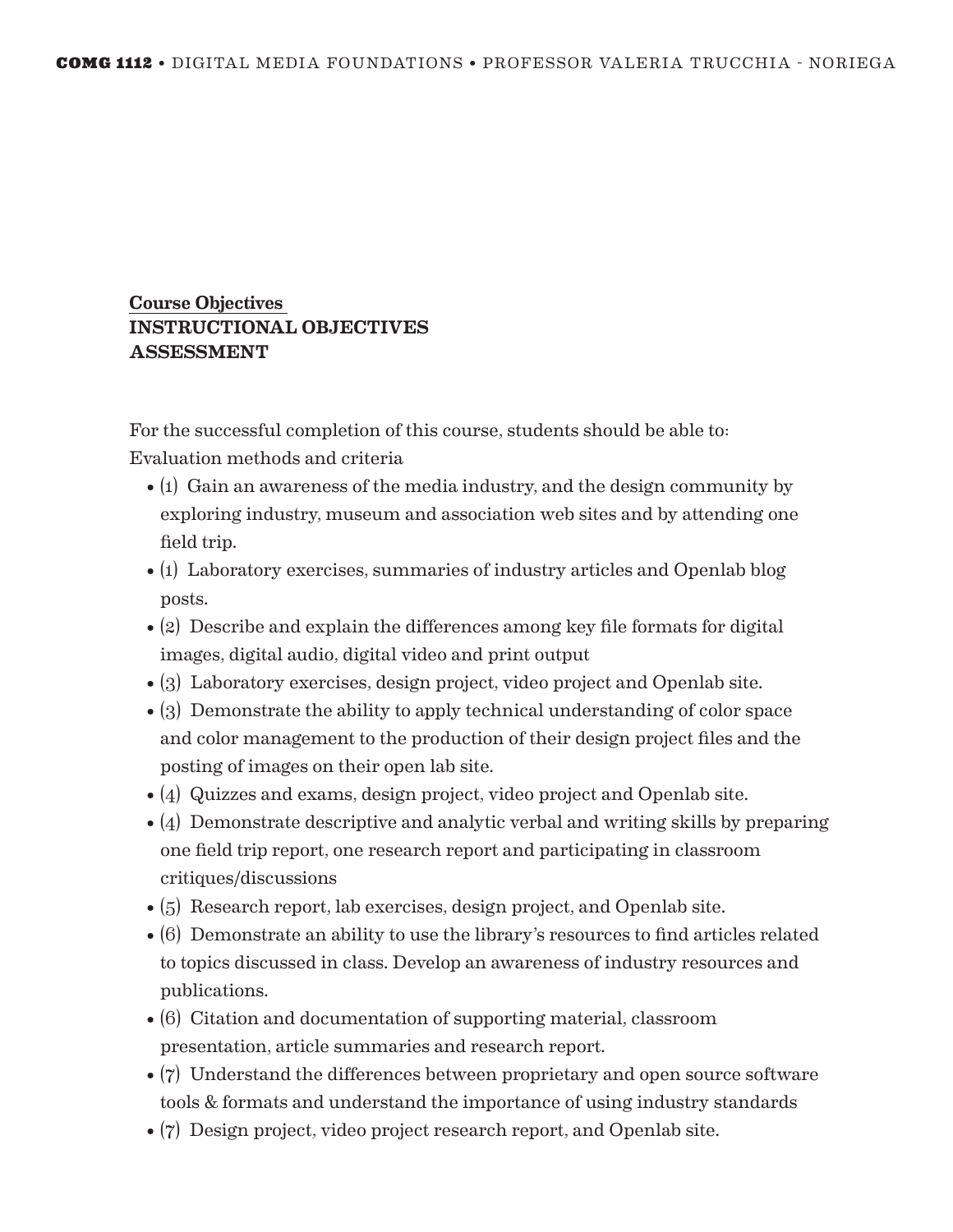#### GENERAL EDUCATION OUTCOMES

# How the outcome is assessed

#### Thinking Critically

The student will demonstrate the ability to determine whether certain conclusions or consequences are supported by the information provided.

## Research Report, Design Project and Video Project Writing

The student will demonstrate the ability to write clearly articulated thoughts in a professional, informed manner.

## Research Report, Open Lab Site and Quizzes Academic and Professional Reading

The student will demonstrate the ability to read pertinent information using industry-specific sources and academic sources.

#### Classroom Discussions and and Open Lab Site

#### Information Literacy

The student will demonstrate the ability to research subjects with alacrity, find proper resources and formulate relevant queries.

#### Research Report, Design Project and Video Project

#### Teaching/Learning Methods

The lecture section of this class is one hour with a two-hour lab component. The lecture may be taught in segments interspersed with hands-on exercises designed to clarify the lecture. The required text contains a number of hands-on interactive tutorials that may be utilized during lab sessions or may be assigned as homework. A list of vocabulary terms is attached to this outline and will be used on quizzes and other assessments. The laboratory portion of this class should involve a mix of student exploration, research, project work, peer-to-peer interaction and software exercises. This class is not designed to focus on learning any one software program but to illuminate the ideas underlying digital media software. Therefore, the class will introduce a mix of software packages including high-end professional graphics software such as CS5 software, shareware, freeware and apps for students to work with during lab sessions. Students will also be visiting several of the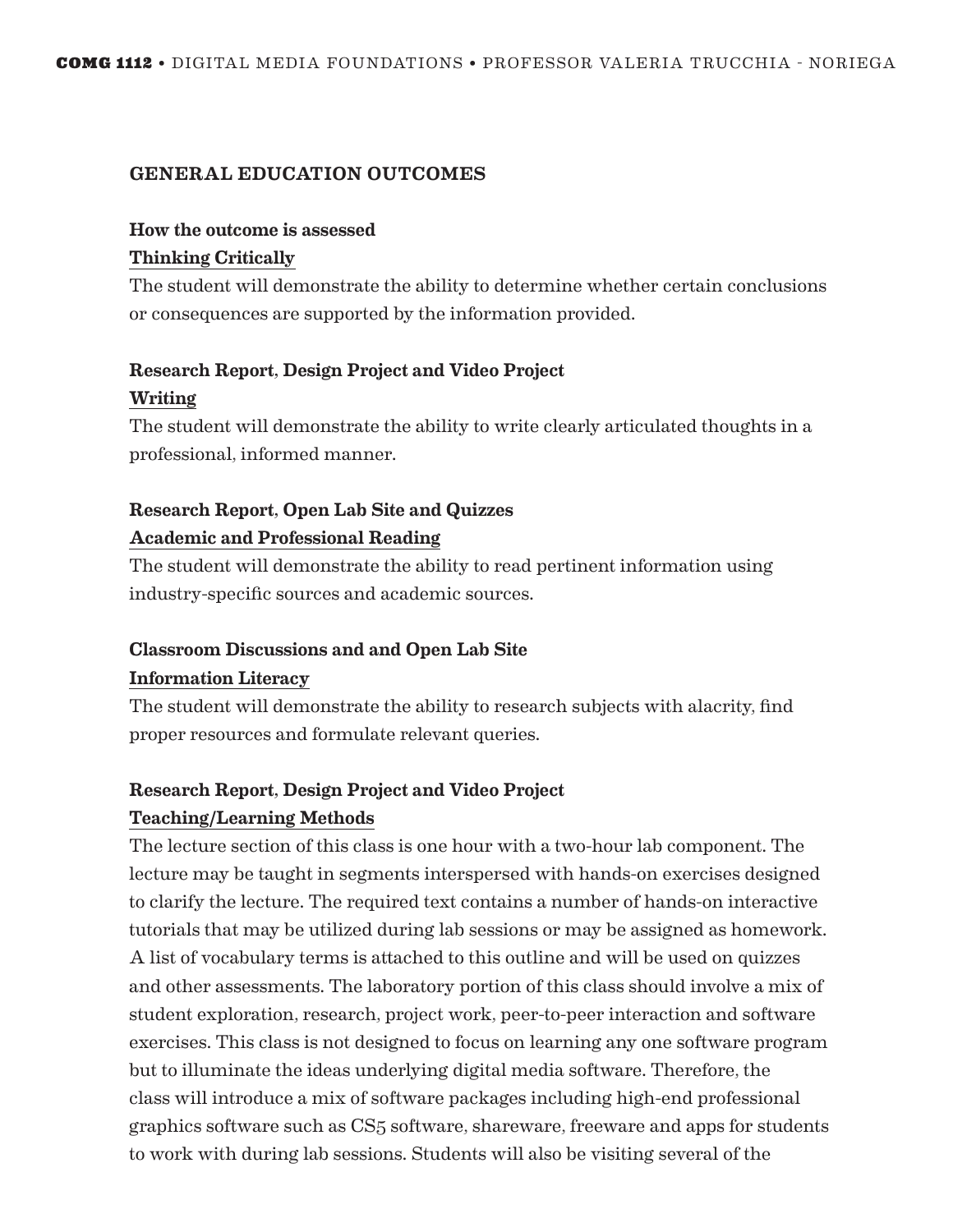college's labs during laboratory period for hands-on demonstrations of principles discussed in lecture. One field trip is also an integral part of this course for students to view the professional field beyond the college's campus.

OpenLab will be used for students to begin their own Eportfolio site but also to allow students to communicate across sections of CDMG 1111 creating, in effect, a learning community among all students enrolled in CDMG 11111 and the faculty teaching it. Although there will be flexibility in selecting the type of design and video project the students work on, all instructors of GDMG 1111 will expected to assess the same vocabulary and concepts in quizzes and exams to ensure that the ADGA department can assess learning across sections accurately. In addition, all instructors will be required to provide urls for student open lab sites to the ADGA department at the end of the semester so the department can evaluate student progress in this foundational course.

#### Required Text

Wong, Yue-Ling. (2012). Digital Media Primer PEARSON PRENTICE HALL, 2<sup>ND</sup> EDITION

#### Periodicals/Websites

AIGA Design Archives, Society of Illustrators, SiGRRAPH, Computer Graphics World, How Design, Wired, New York Times, Creativity Online, World Wide Web Consortium, The Art Directors Club, CMYK magazine, Print, Printing News. Make Magazine, Whathteythink.com. Interactive Advertising Bureau, Society for Publications Designers, et al. Gamedev.net, Gamasutra

#### Attendance (College) and Lateness (Department) Policies

A class roster roll will be taken at the beginning of each class. Only two absences may be allowed. After two absences, a student may be withdrawn because of unsatisfactory attendance (code WU). Students arriving after the roll is taken will be marked "late." Students may be notified at the earliest opportunity in class after they have been absent or late. After being absent two times or equivalent (2 lateness = 1 absence), a student may be asked to withdraw from the class (code W before the College drop deadline) or may be withdrawn from the class (code WU).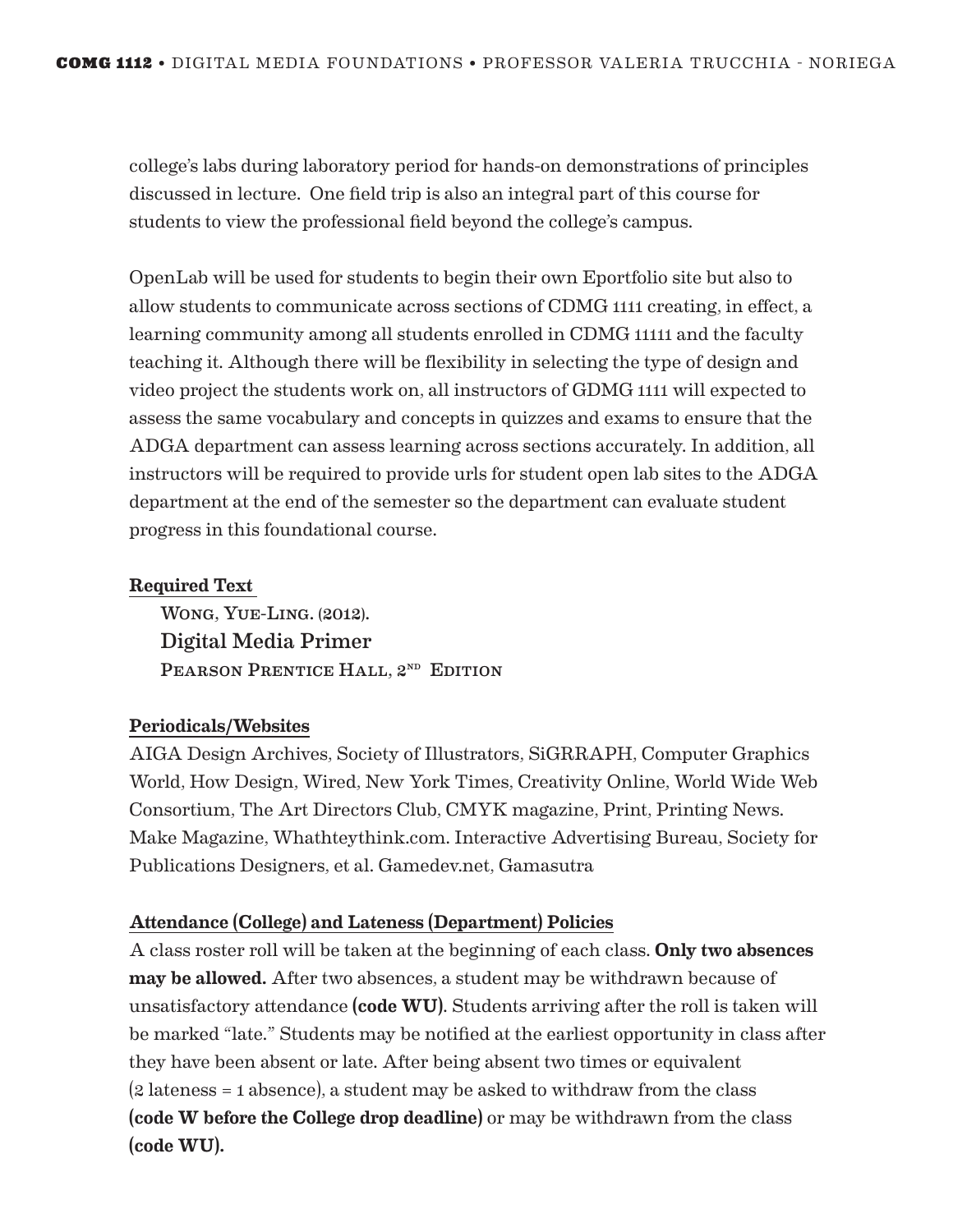#### Academic Integrity Standards

You are responsible for reading, understanding and abiding by the NYC College of Technology Student Handbook, "Student Rights & Responsibilities," section "Academic Integrity Standards." Academic dishonesty of any type, including cheating and plagiarism is unacceptable. "Cheating" is misrepresenting another student's efforts/work as your own. "Plagiarism" is the representation of another person's work, words or concepts as your own.

#### Grading

| • Research Report          | 15%    |
|----------------------------|--------|
| $\bullet$ Quizzes          | 15%    |
| • Design Project           | 20%    |
| • Video Project            | $10\%$ |
| • Open Lab Eportfolio Site | 35%    |
| $\bullet$ Punctuality      | $5\%$  |

#### Course Outline

Topics WEEK Lecture Topic Laboratory Exercise Homework Assignment

1 Overview/Orientation: Explanation of different modules the department offers and the various websites and resources the students can explore for each area of communication design. Discussion of fundamental distinction between analog and digital data.

\* Read Chapter One pages 1 to 12 "Background" in Digital Media Primer. \* Decimal to Binary conversion Exercise

2 The Design Process-Preproduction, Production and post-production: Lectures highlights these three phases as key to all media projects and identifies professional software tools used in production and post-production for different media. Technical Terms such as bits and bytes, relating to all digital media introduced and explained. Lecture should incorporate a case study of the three different phases of multi-channel campaigns.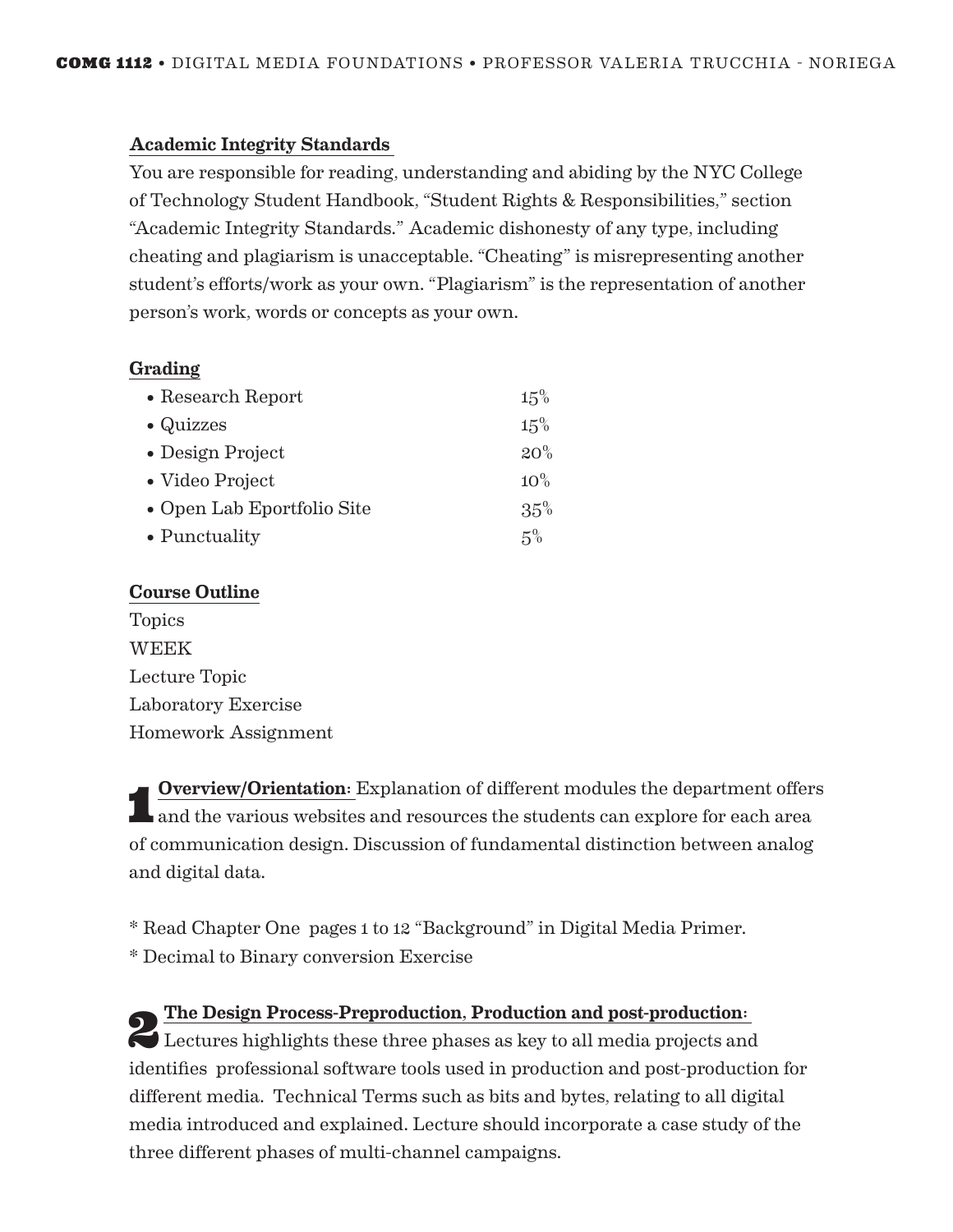- Examine Hard drive space in bytes and gigabytes
- Save text file in ASCII vs. Plain Text vs. RTF to understand distinctions in file size.
- Save QuickTime movies provided using different compression methods and compare file size and playback.
- Students create their Openlab profile and select their template on the Openlab site.
- Sign up with stock agencies such as Veer or Corbis and download two photographic images of instructor selected topic in both high-res and lowresolution. Bring in both images to class on disk, noting both file format and different file size for each image in Photoshop.
- Finish Chapter One in Digital Media Primer.
- Write Openlab bio 1st draft
- Students develop concepts on paper for banner of home page of their blog on Openlab.

# Type Formats and Bitmap & Vector Image Formats

- Open type, Postscript Type I and Truetype fonts
- Sampling and quantizing in image capture
- Pixels, image resolution, resampling and bit depth
- \* Raster vs. vector graphics
	- Key features of image file formats
	- Adjusting resolution, file type and compression in Photoshop for 72, 150 and 300 ppi. Files will be saved as JPEG, JPEG 2000, TIFF, EPS, and GIF for comparison.
	- Rasterize a vector logo and compare both versions on screen and on b/w laser prints
	- Convert type set in InDesign to outlines.
	- Photo taken in class by each student for Openlab profile using IPhone. Students take these photos to create JPEG and GIF for uploading to page,
	- Read Chapter Two "Fundamentals in Digital Imaging" pages 23-38 in Digital Media Primer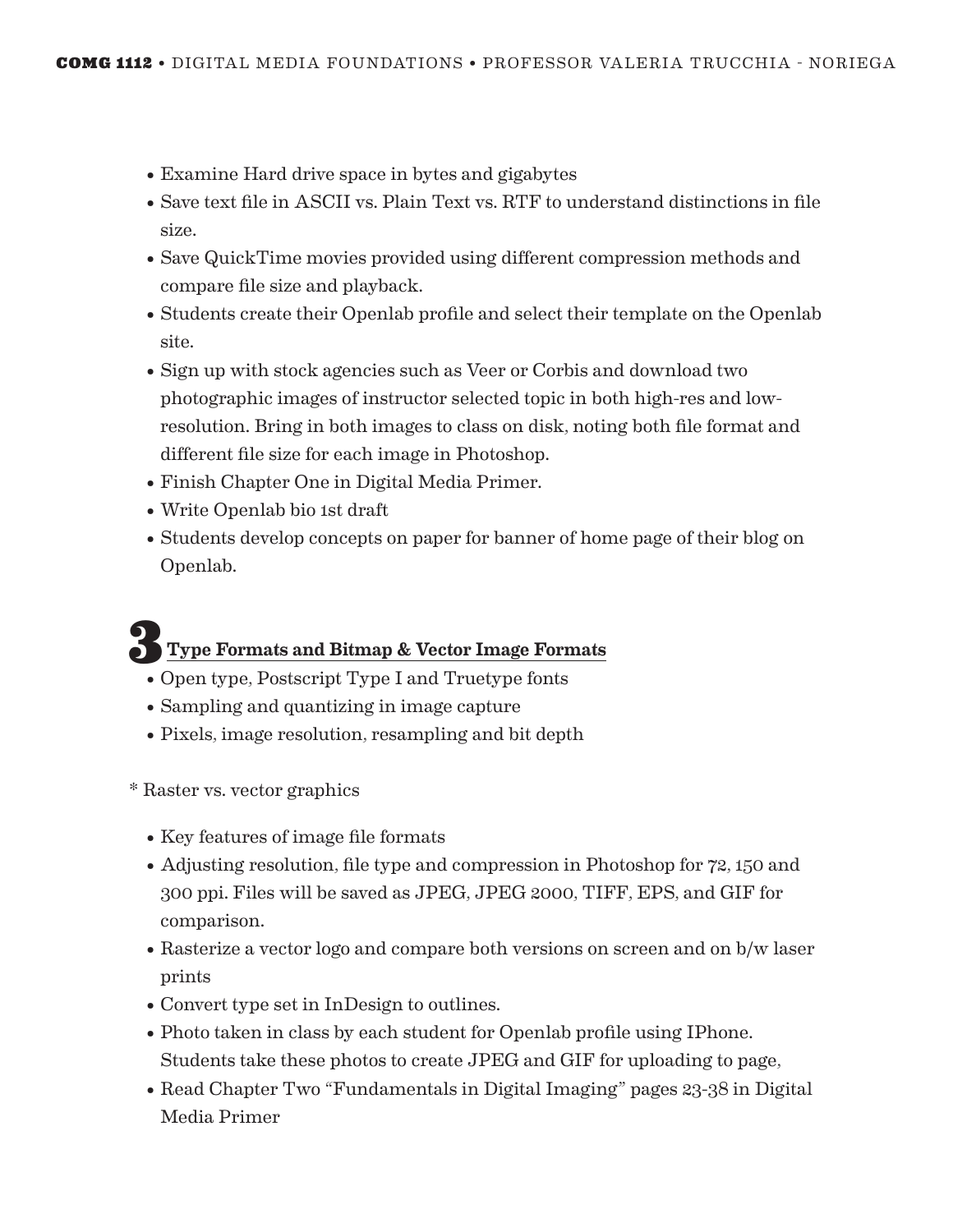- Read the section "About fonts" at http://www.microsoft.com/typography/ default.mspx and http://support.apple.com/kb/HT2435
- Work on developing banner for open lab blog home page.
- Upload draft bio copy for Openlab blog home page.
- Upload GIF or JPEG file to Openlab profile.

Color Theory Basics: Relationship of light to color, colors in the visual<br>spectrum identified. Terms such as nanometers and kelvin defined and the eye's anatomy as it relates to color explained. The four key color spaces for media are introduced and explained. Issues of color perception discussed in light of aesthetic choices.

- Online color perception quiz at Xrite.com.
- View printed samples in color lab under different lighting conditions to illustrate on how light influences color. Color illusions are examined both in interactive tutorial on the web and also in printed material to show surrounding colors and patterns can affect color perception. View same images on coated vs. uncoated paper.
- Make Virtual proofs in Photoshop based on different output conditions
- Print out CMYK vs. RGB images on laser printer for comparison
- Read Tutorial on Visual Display Calibration Assistant
- Read article from Before and After Magazine on Selecting Colors.
- Color Space and ICC profiles explained at http://www.youtube.com/ watch?v=n1ONediDsSc & write a summary of this article.
- Upload banner to Openlab blog home page and revise bio copy.

\* Begin research on selected topic from choices provided by instructor.

5 Color Management- class focuses on industry ISO standards and techniques for effectively controlling the subjective experience of color across color spaces. Software tools and measurement devices such as colorimeters and spectrophotometers are used to demonstrate monitor calibration during lecture

- Students learn to calibrate their monitor using Display Calibration Assistant on Mac
- Show visual comparison of color spaces in Color Sync Utility.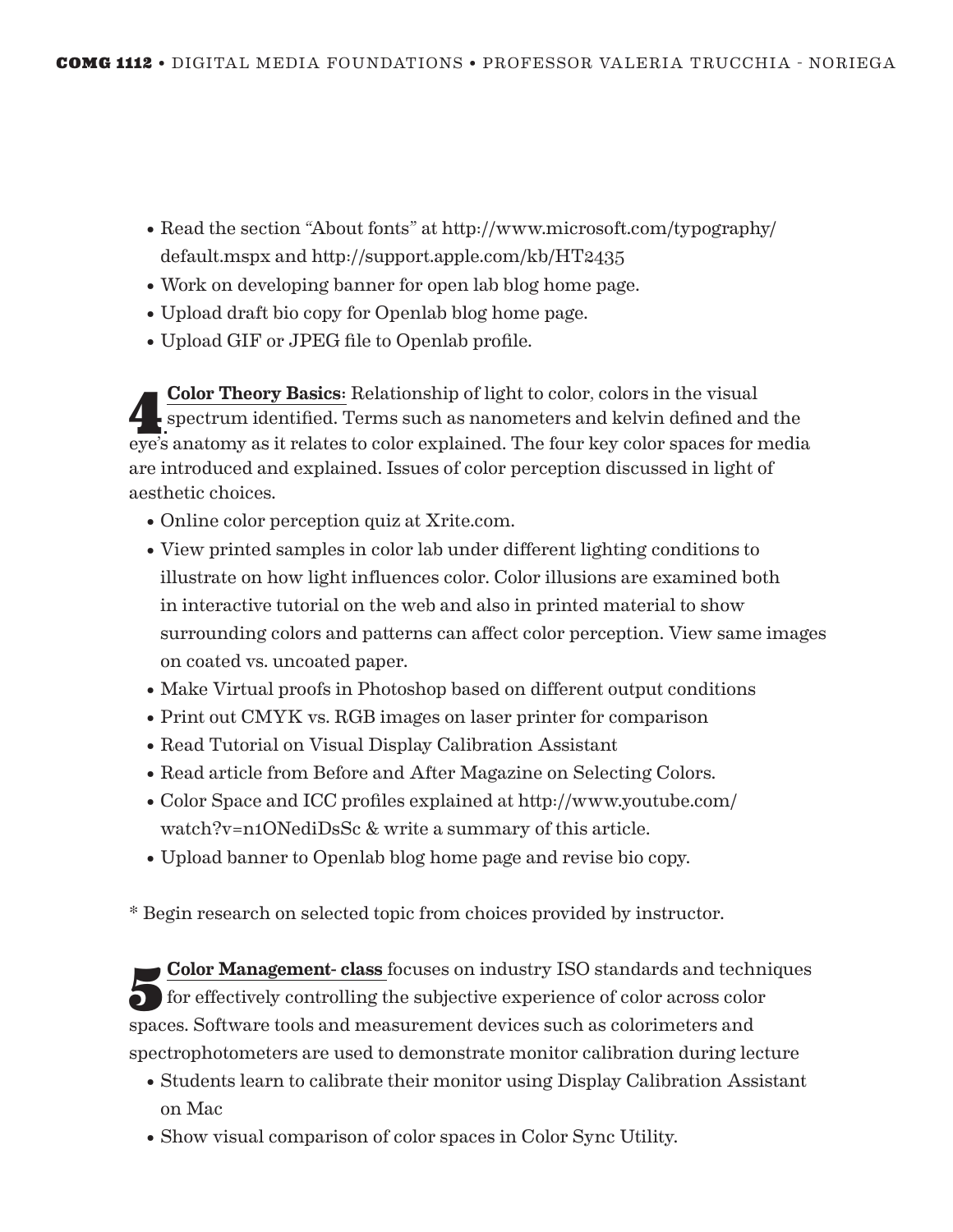- Exercises in text on page 48 regarding switching color modes in Photoshop.
- Students learn to calibrate their monitors using colorimeters following procedures demonstrated in lecture.
- Read Chapter Two "Fundamentals in Digital Imaging" pages 38-51 in Digital Media Primer
- Read assigned articles on Color Management on website or industry periodical
- Find two articles in library's databases regarding color management and write a summary of these articles. Post summary on Openlab site.

6 Field Trip: This trip should be to an exhibit such as AIGA 365 that covers all media or some other suitable exhibit that covers more than one media on exhibit. It can also be to a commercial production facility that works to prepare digital images for output in different formats.

- Students should shoot bring camera or phone with camera and video capabilities on trip, as trip will be documented on open lab site in both written and visual imagery.
- Student should write a 400-word field trip report Both PDF report and web site should contain relevant images from the trip with captions that explain concepts learned on trip.
- Post final print design project with descriptive copy on Openlab site.

**Print Media- Lectures** presents the development of Letterpress printing as a turning point in history of western civilization. Major technologies used in the print industry today are covered during this class. Postscript as the PDL of high-end printing, and PDF as the file format for transmission of most printed documents highlighted as will discussion of how digital methods are mixed with traditional methods for many print products. Sustainable printing practices are discussed.

\* Demonstration of one color Letterpress Printing. Students will make one letterpress print. Students will participate in a 4/c printing demonstration in Demo lab. These demonstration swill help student understand practical hand-on application of color theory.

- Students will trim pages in binding lab using paper cutters
- Students will create an InDesign document for a print layout to specified trim size and place one high-res photo and one vector file into this document with 2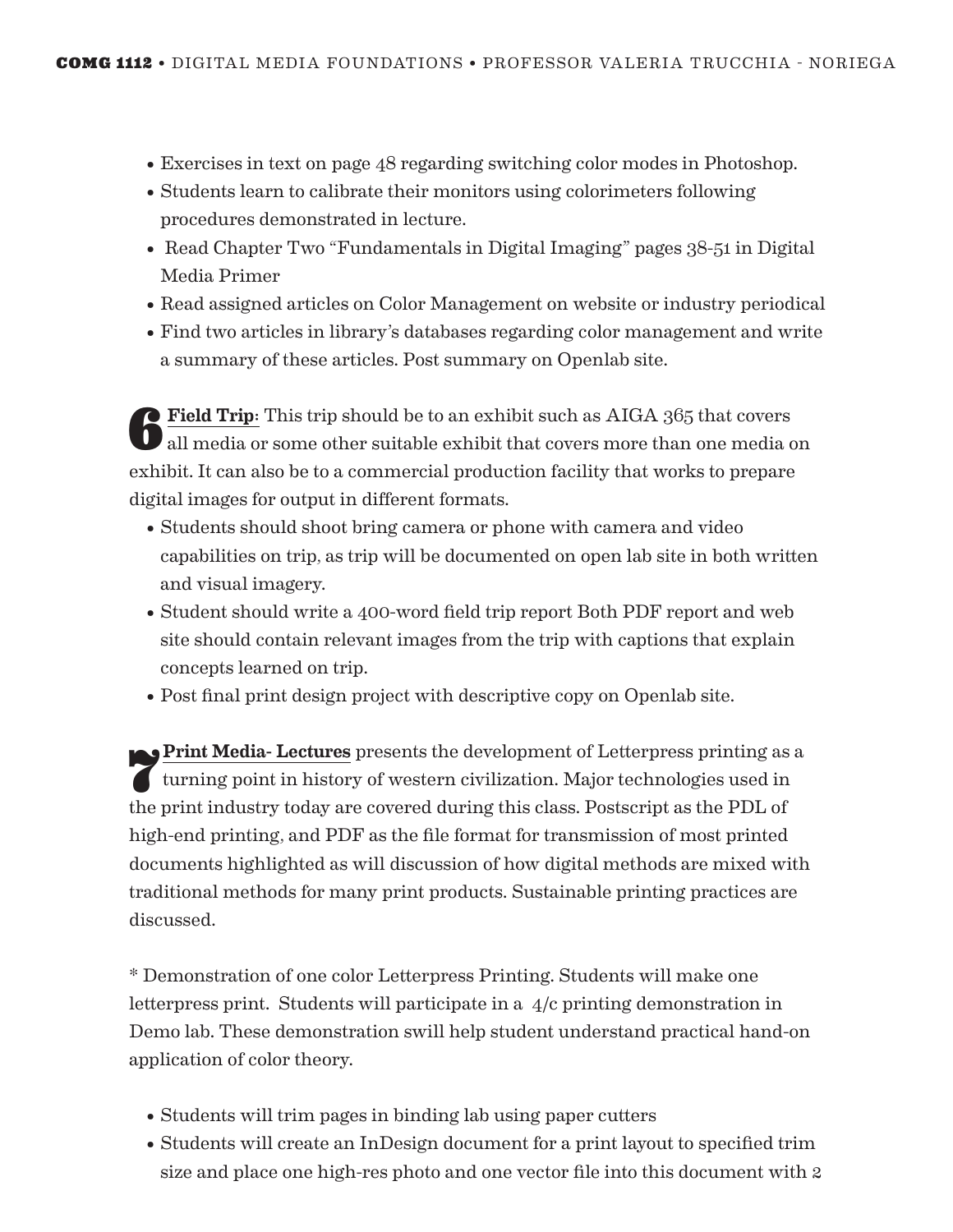lines of provided text and create a Press-Ready PDF of this file.

- Read Chapter Three "Fundamentals in Digital Imaging" pages 58 through 71 in Digital Media Primer.
- Read Assigned article on lecture topics from instructor-selected source

\* Self-Test Exercise pages 78- 81 in Text.

- Print Design Project Assigned, Example: Visually Enhanced Quotation. Students' concepts Due in Two Weeks.
- Outline for research report.

Capturing & Editing Digital Images: Lecture focuses on explaining<br>the difference technologies in capturing images—scanning and digital photography —used in the industry today. Instructor explains professional Vocabulary of image editing such as cropping, tonal range, highlights, midtones and shadows, fills and strokes and demonstrates key tools in image editing and vector graphic programs.

- Examine the histogram of different images in Photoshop to see relationship between visual appearance of image and the histogram.
- Work on sketches for Print Design Project
- Make InDesign template for print design project

\* Search for appropriate photographic imagery for project on stock photography sites. Evaluate images located on these sites with regard to tonal range, cropping and image resolution.

- Read Chapter Three "Fundamentals in Digital Imaging" pages 71 through 99 in Digital Media Primer.
- Work on Print Design Project.
- First Draft Research Report Due

9Digital Video: Underlying principles of producing digital video such as broadcast standards, frame rate, scanning, overscanning and safe zones.

- Present Print Design Project in Class, showing JPEGs from blog site. Receive feedback from class.
- Students adjust a movie file in video editing software.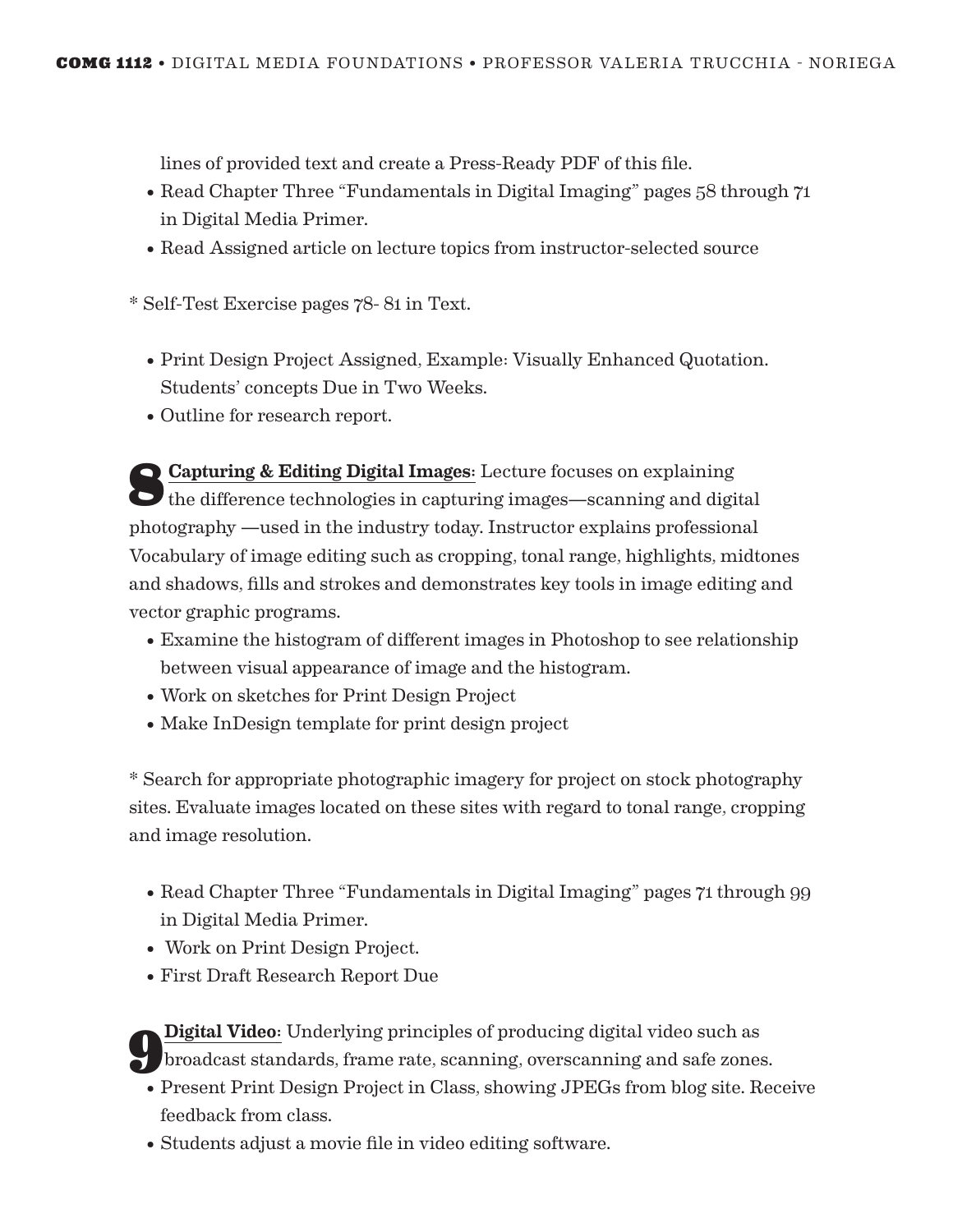Read Chapter Six "Fundamentals of Digital Video " pages 164 through 198) in Digital Media Primer.

• Write interview questions for video interview assignment.

**10 HTML & XHTML:** Historical context for development of the World Wide Web and HTML. Key differences between HTML and XHMTL. Instructor explains the basic structure of an HTML document and explains the concept of urls, file paths and cascading style sheets.

- Students examine the page sources code in different web browsers and note any differences they see
- Students hand code two html documents using basic html structure
- Students export a document in html format and xhml format
- Students work on print project in class, following principles learned in previous lectures.

Read Chapter Six "Fundamentals of Digital Video " pages 473 through 495 in Digital Media Primer.

• Students post final print design concepts on Openlab site in JPEG format for presenting to class.

**Experience of sound.** Lecture introduces key terms such as frequency, pitch and decibel as well as identifying the key formats for sound in the industry and how one optimizes file size for these files.

- Lab exercise during lecture focuses on adjusting sound files with regard to compression, # of channels, sampling rate and bit depth.
- Eight-minute videos of student interviews shot during lab at different locations on campus.
- Read Chapter Four in Your Text " Fundamentals of Digital Audio: page 108 to 125.
- Review Audio Examples and Review Questions from Chapter 4 on your text's website.

**12 HTML 5 Video and Audio & Introduction to Animation**: Lecture identifies the new features of HTML5 and discusses how audio and video tags can be used in web pages. 2nd lecture topic is animation and distinguishes between frame by frame, scripted, and tweened animation. Frame rate and Frame size defined.